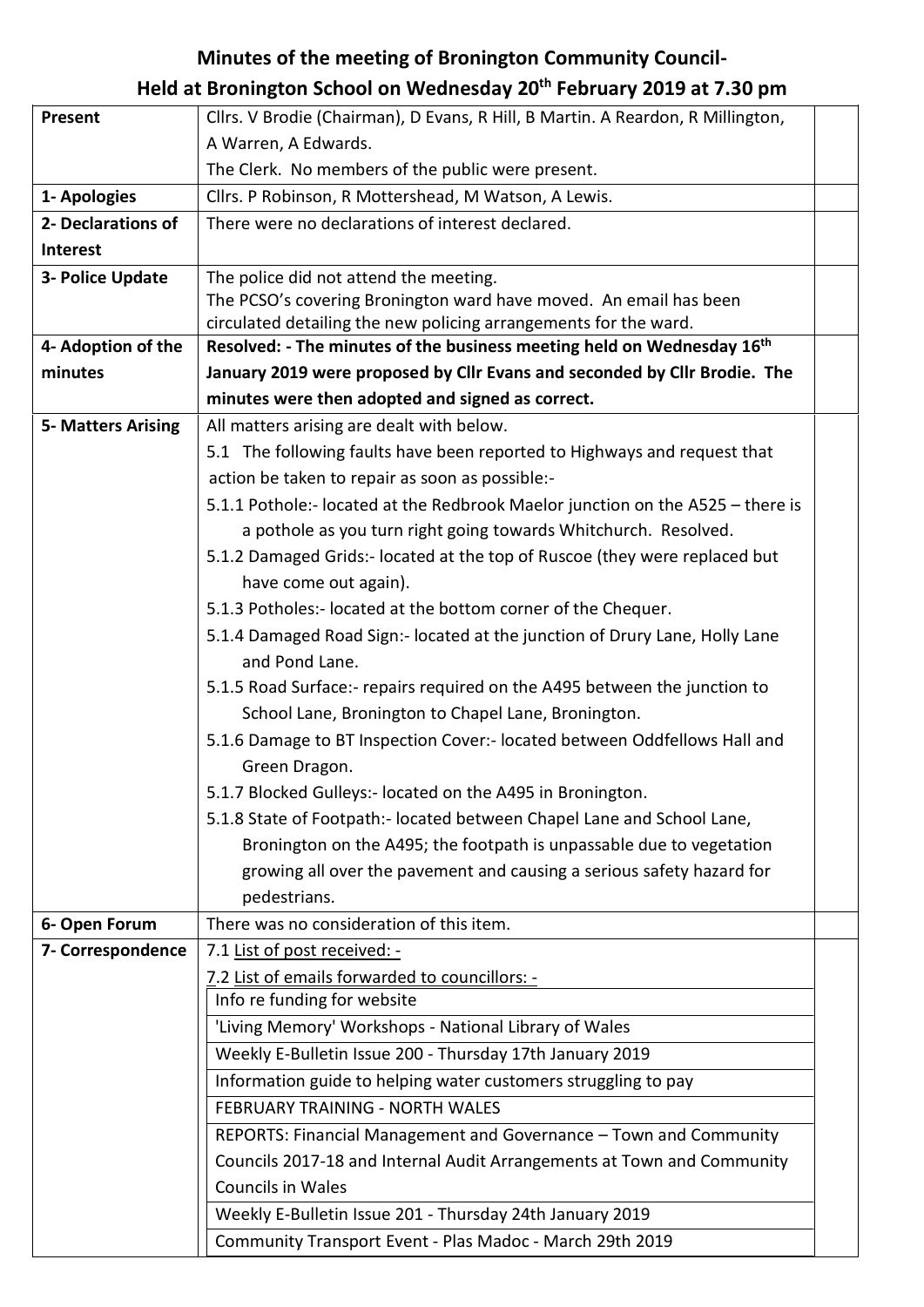|             |                 | Ken Skates newsletter                                                                                                                            |               |
|-------------|-----------------|--------------------------------------------------------------------------------------------------------------------------------------------------|---------------|
|             |                 | Rainbow Centre - Community Agent update                                                                                                          |               |
|             |                 | Forestry Operations, Iscoyd Estate                                                                                                               |               |
|             |                 | Lunch and Learn 2019                                                                                                                             |               |
|             |                 | Wales Audit Office Fee Scheme 2019-20 Released today                                                                                             |               |
|             |                 | Community Council Stakeholder Meeting - Community Agents - 13 February -                                                                         |               |
|             |                 | 3pm @ Rainbow Centre                                                                                                                             |               |
|             |                 | Weekly E-Bulletin Issue 202 - Thursday 31st January 2019                                                                                         |               |
|             |                 | Wrexham Town and Community Council Forum - 21 March 2019                                                                                         |               |
|             |                 | Police and Crime Plan Addendum                                                                                                                   |               |
|             |                 | Wrexham Council Bilingual Signage                                                                                                                |               |
|             | <b>Bulletin</b> | One Voice Wales - Bwletin Newyddion Medi 2018 / September 2018 News                                                                              |               |
|             |                 | Llangollen International Musical Eisteddfod - request for financial support                                                                      |               |
|             |                 | Update from Willington and Worthenbury Community Council :-                                                                                      |               |
|             |                 | Willington and Worthenbury Community Council met on Monday evening and                                                                           |               |
|             |                 | discussed the crime in the community and what steps we can take to protect                                                                       |               |
|             | ourselves.      |                                                                                                                                                  |               |
|             |                 | We are going to produce a leaflet for circulation which will detail measures we                                                                  |               |
|             |                 | can take such as increased security. Also we intend to set up something along                                                                    |               |
|             |                 | the lines of a what's app group with the intention of sharing info re suspicious                                                                 |               |
|             |                 | vehicles and visitors to the area.                                                                                                               |               |
|             |                 | When we have produced the leaflet I will forward a copy which you may find                                                                       |               |
|             |                 | useful. Thank you again for the info you shared which was helpful to show what                                                                   |               |
|             |                 | the real situation is.                                                                                                                           |               |
|             |                 | TRAINING RUNNING - SPACES AVAILABLE - MODULE 1 - THE COUNCIL -                                                                                   |               |
|             |                 | ABERGELE - THURSDAY 14TH FEBRUARY - 6.30-9.00                                                                                                    |               |
|             |                 | Weekly E-Bulletin Issue 203 - Thursday 7th February 2019                                                                                         |               |
|             |                 | Join Keep Britain Tidy's Great British Spring Clean                                                                                              |               |
|             |                 | TRAINING RUNNING - SPACES AVAILABLE - MAKING EFFECTIVE GRANT                                                                                     |               |
|             |                 | APPLICATIONS - LLANGEFNI - TUESDAY 19TH FEBRUARY - 6.30-9.00                                                                                     |               |
|             |                 | Membership of One Voice Wales 2019-20 - Renewal of Membership details<br>Community Agent Scheme - Contract Extension - Southern Cluster - PLEASE |               |
|             |                 | RESPOND BY Wednesday 20th February 2019                                                                                                          |               |
| 8- Accounts |                 | 8.1 Financial Report: -                                                                                                                          |               |
|             |                 | The bank balance as at $1^{st}$ February 2019 is as follows: -                                                                                   |               |
|             |                 | Lloyds Current Account £ 26,170.73.                                                                                                              |               |
|             |                 | To approve payments / receipts: -                                                                                                                |               |
|             | Payments: -     |                                                                                                                                                  |               |
|             | Chq No          | Payee                                                                                                                                            | <b>Amount</b> |
|             | 227             | <b>Running Costs</b>                                                                                                                             | £<br>43.10    |
|             | 228             | Little Red Tractor Company                                                                                                                       | £ 226.80      |
|             | 229             | Ace Play Ltd                                                                                                                                     | £5,318.34     |
|             |                 | The Clerk's salary was paid by standing order.                                                                                                   |               |
|             |                 | Receipts: - None                                                                                                                                 |               |
|             |                 | Resolved: - Councillors agreed to accept the Financial Report and the                                                                            |               |
|             |                 |                                                                                                                                                  |               |
|             |                 | above payments. Proposed by Cllr Millington and seconded by Cllr                                                                                 |               |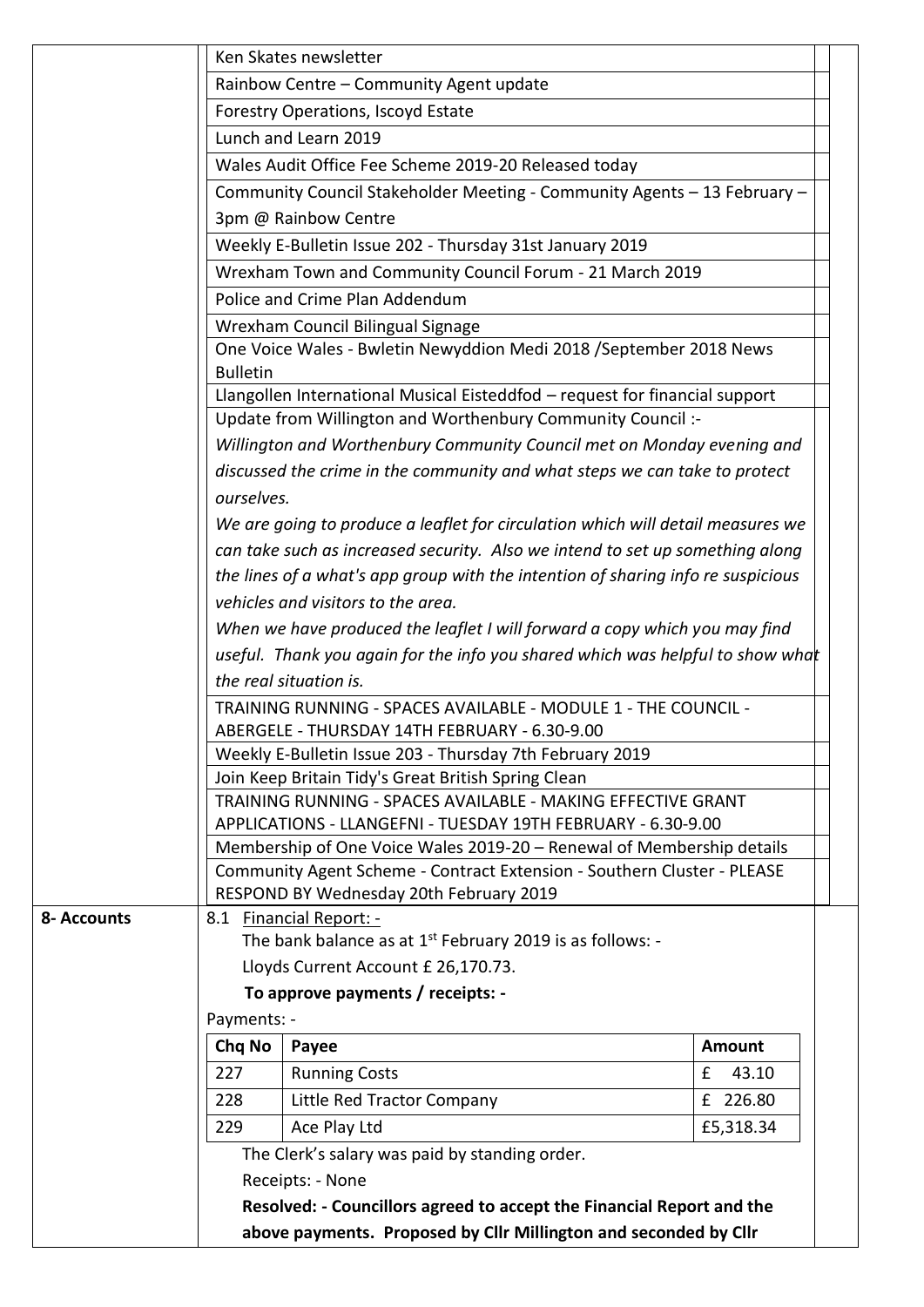|                      | Reardon.                                                                  |  |  |  |
|----------------------|---------------------------------------------------------------------------|--|--|--|
|                      | 8.2 To consider renewal of membership for One Voice Wales:-               |  |  |  |
|                      | Resolved: - Councillors agreed to the renewal of membership for One       |  |  |  |
|                      | Voice Wales. Proposed by Cllr Millington and seconded by Cllr Reardon.    |  |  |  |
|                      | 8.3 To consider payment of WIFI at Whitewell Parish Rooms:-               |  |  |  |
|                      | Resolved: - Councillors agreed to continue payment of WIFI at Whitewell   |  |  |  |
|                      | Parish Rooms. Proposed by Cllr Millington and seconded by Cllr            |  |  |  |
|                      | Reardon.                                                                  |  |  |  |
|                      | 8.4 To approve instruction of Internal Auditor:-                          |  |  |  |
|                      | Resolved: - Councillors agreed to instruct Richard Salmon to carry out    |  |  |  |
|                      | the Internal Audit. Proposed by Cllr Millington and seconded by Cllr      |  |  |  |
|                      | Reardon.                                                                  |  |  |  |
| 9- Internal          | Resolved: - Councillors agreed to adopt the following:-                   |  |  |  |
| <b>Procedures</b>    | <b>Standing Orders</b><br>$\bullet$                                       |  |  |  |
|                      | <b>Financial Regulations</b><br>$\bullet$                                 |  |  |  |
|                      | <b>Social Media Policy</b>                                                |  |  |  |
|                      | <b>Local Resolution Protocol</b>                                          |  |  |  |
|                      | Proposed by Cllr Brodie and seconded by Cllr Reardon.                     |  |  |  |
| 10- Barry Barlow     | Ace Playgrounds have now carried out the agreed work schedule.            |  |  |  |
| <b>Memorial Play</b> |                                                                           |  |  |  |
| <b>Area Update</b>   |                                                                           |  |  |  |
| 11- Planning         | 11.1<br><b>Applications Received: -</b>                                   |  |  |  |
|                      | 11.2<br>New Applications Received: -                                      |  |  |  |
|                      | P/2019/0087 - conversion from offices to original residential use to      |  |  |  |
|                      | create 2 no. cottages including extensions and internal alterations at    |  |  |  |
|                      | The Old Post Office, Redbrook View, Redbrook Maelor                       |  |  |  |
|                      | Resolved: - The Council support the application.                          |  |  |  |
|                      | P/2019/0100 - Listed building consent to refurbish property at Moss       |  |  |  |
|                      | Villa, Chapel Lane, Bronington                                            |  |  |  |
|                      | Resolved: - The Council support the application.                          |  |  |  |
|                      | P/2019/0120 - Siting of mobile classroom (previously granted under ref    |  |  |  |
|                      | P/2013/0874) at Bronington Aided School, School Lane, Bronington          |  |  |  |
|                      | Resolved: - The Council support the application.                          |  |  |  |
|                      | Appeal - P/2017/0800 outline application to erect single dwelling at Hill |  |  |  |
|                      | View, Chapel Lane, Bronington                                             |  |  |  |
|                      | The Council made no further observations.                                 |  |  |  |
|                      | 11.3<br>Decisions: -                                                      |  |  |  |
|                      | Granted:-                                                                 |  |  |  |
|                      |                                                                           |  |  |  |
|                      | P/2018/0572 - Woodlands Farm, Conery Lane, Bronington                     |  |  |  |
|                      | P/2018/0860 - Cambrian Cottage, Bettisfield                               |  |  |  |
|                      | P/2018/0979 - Maesllwyn House, Grange Road, Bronington                    |  |  |  |
|                      | P/2018/1008 - The Brook, Eglwys Cross                                     |  |  |  |
|                      | Refused:-                                                                 |  |  |  |
|                      | P/2018/1061 - Land Opposite Maesllwyn Close, East of Mill Road,           |  |  |  |
|                      | Bronington                                                                |  |  |  |
| 12- Community        | No one was able to attend the recent meeting.                             |  |  |  |
| <b>Agent</b>         |                                                                           |  |  |  |